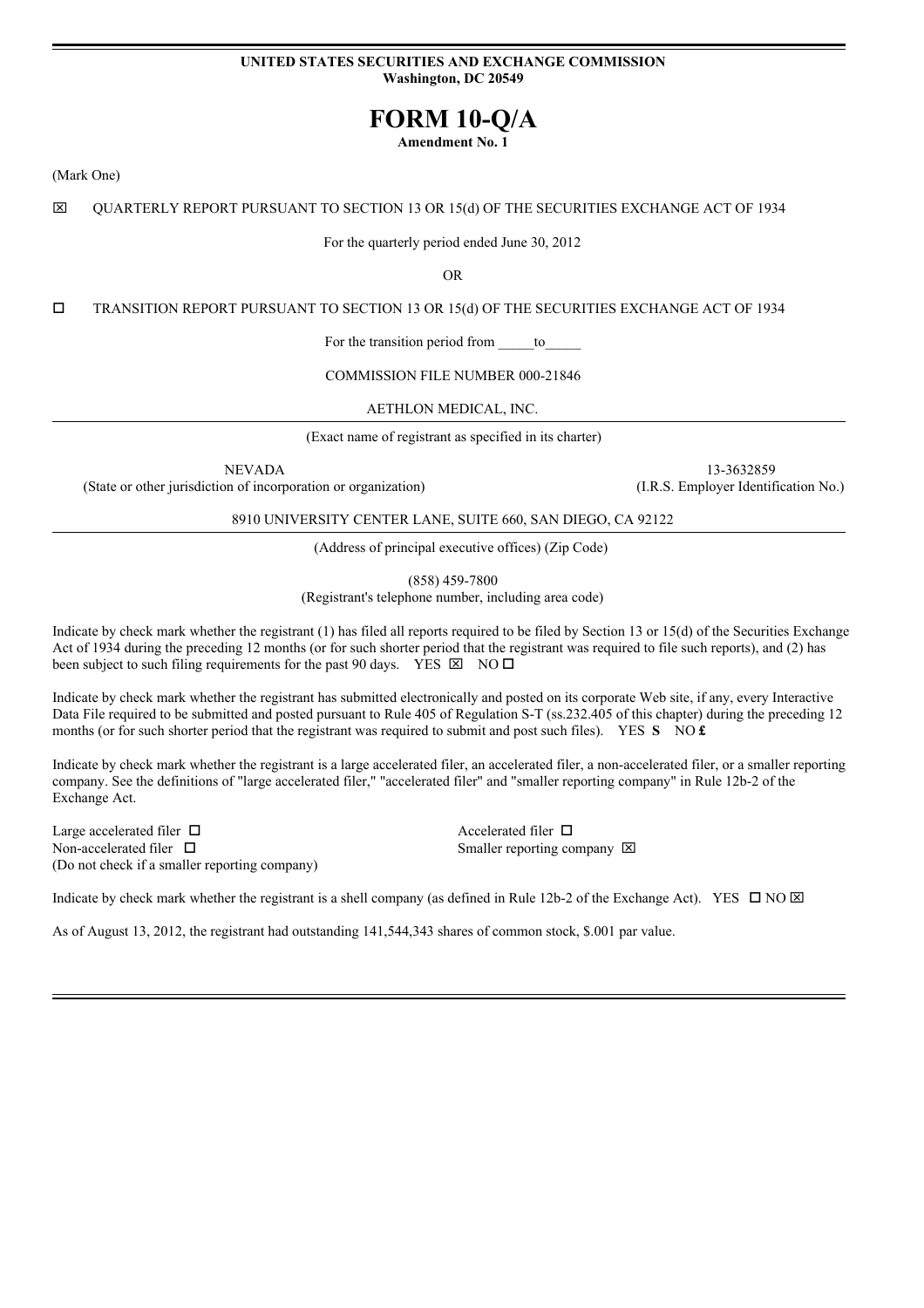#### **EXPLANATORY NOTE**

This Amendment No. 1 to the Quarterly Report on Form 10-Q/A is being filed solely to furnish the Interactive Data files as Exhibit 101, in accordance with Rule 405 of Regulation S-T. No other changes have been made to the Form 10-Q, as originally filed on August 13, 2012.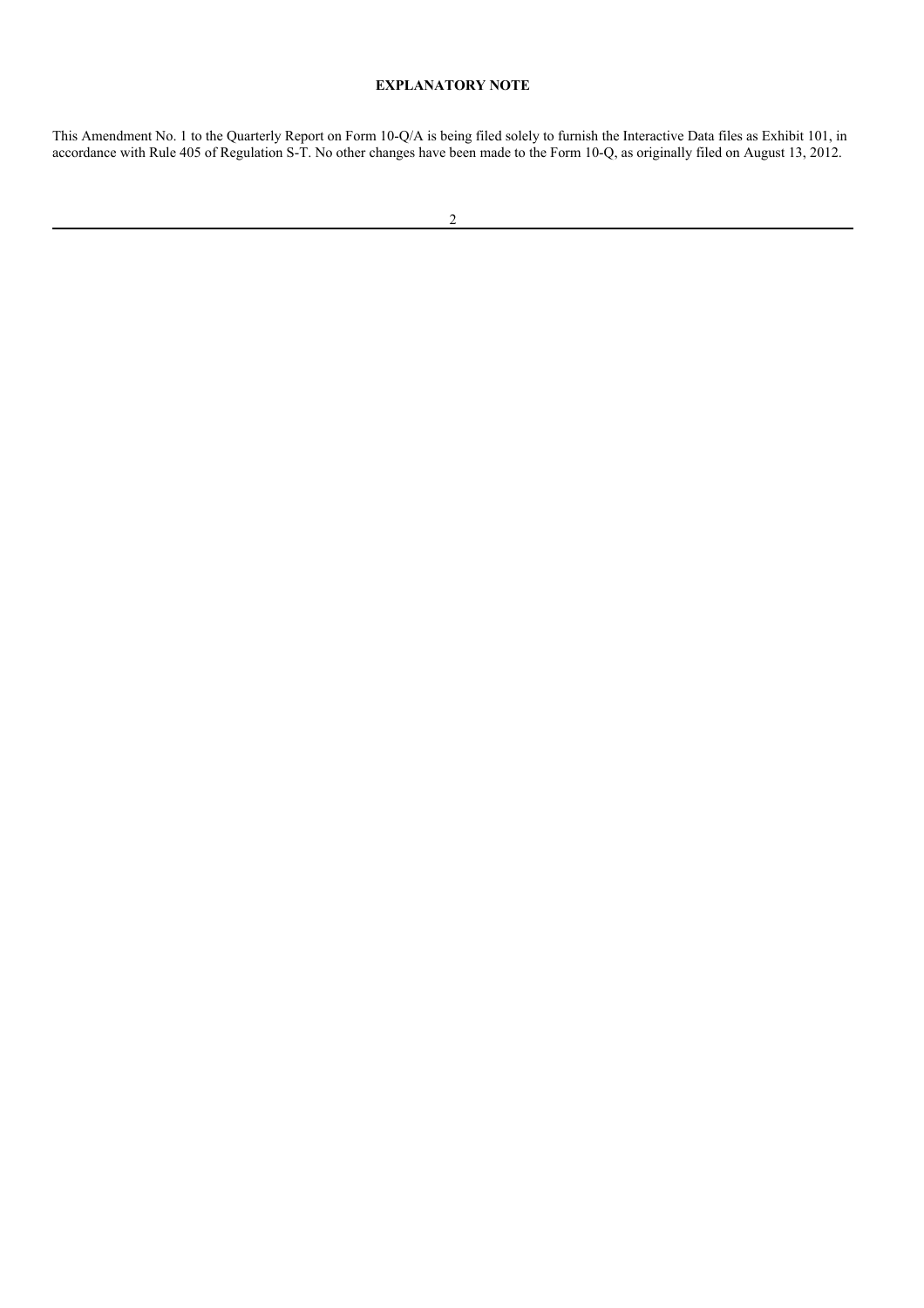## **Item 6.** *Exhibits*

| <b>XBRL</b> Instance Document              |
|--------------------------------------------|
| <b>XBRL Schema Document</b>                |
| XBRL Calculation Linkbase Document         |
| <b>XBRL Definition Linkbase Document</b>   |
| <b>XBRL Label Linkbase Document</b>        |
| <b>XBRL Presentation Linkbase Document</b> |
|                                            |

\* Pursuant to Rule 406T of Regulation S-T, the interactive data files on Exhibit 101 hereto are deemed not filed or part of a registration statement or prospectus for purposes of Sections 11 or 12 of the Securities Act of 1933, as amended, are deemed not filed for purposes of Section 18 of the Securities Exchange Act of 1934, as amended, and otherwise are not subject to liability under those sections.